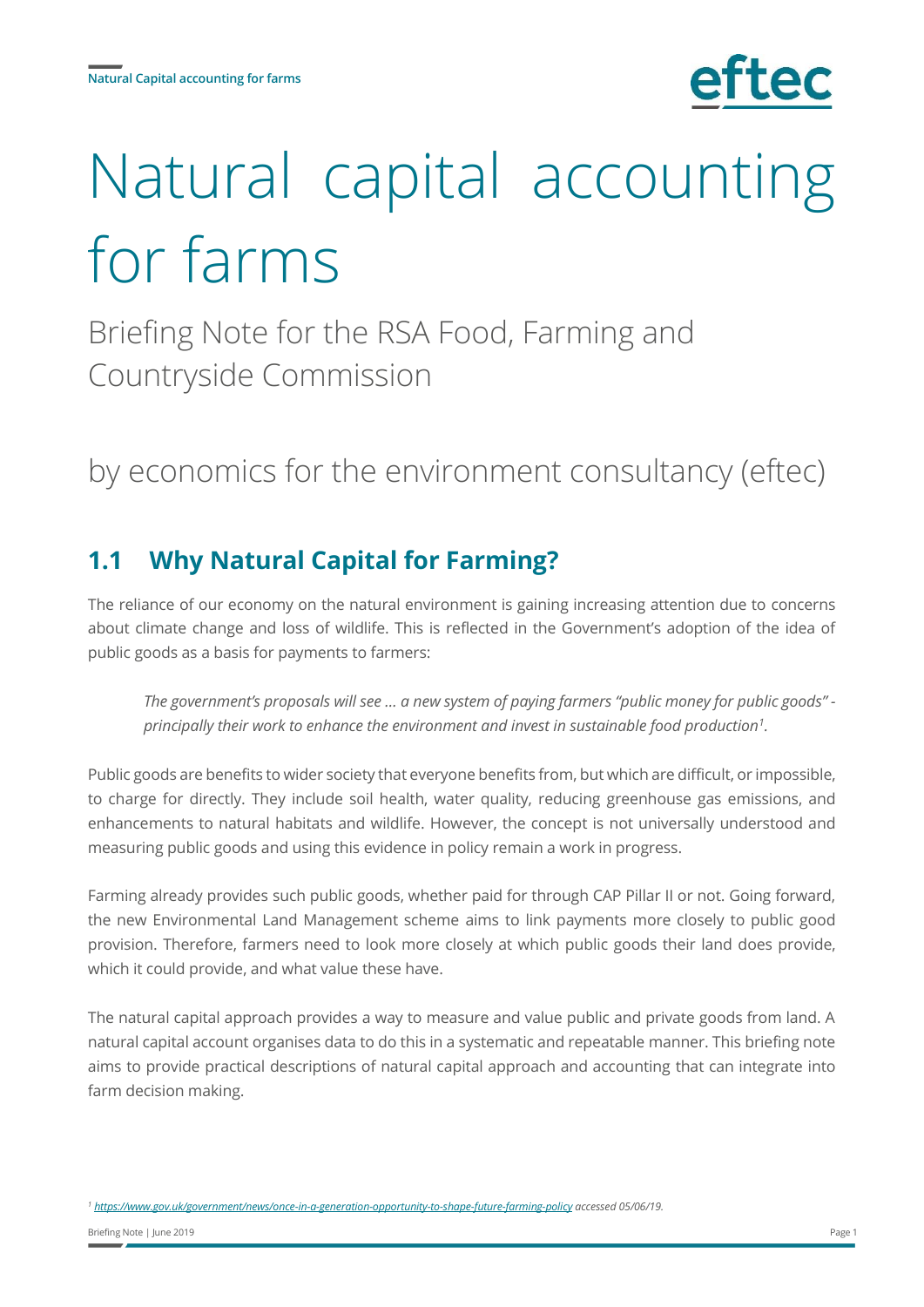

# **1.2 What is Natural Capital?**

Natural capital is the stock of renewable and non-renewable resources (such as plants, animals, air, water, soils, minerals) that combine to provide a flow of benefits to people<sup>2</sup>. Wildlife is an essential component of natural capital stocks and an indicator of their condition and resilience. The spatial arrangement of natural capital is also referred to as green or blue infrastructure.

Farming relies on natural capital in a very direct way and to a greater extent than most other businesses. Recent advances in natural sciences and economic valuation organised within a natural capital approach can help farmers:

- Understand the link between natural capital and farm productivity;
- Assess the long run sustainability of farming practices;
- Quantify the current private benefits to the farm and public benefits to others from well managed farmland, and
- Highlight potential future benefits of looking after natural assets (and the risks of not doing so).

### **1.3 What is the natural capital approach?**

The natural capital approach integrates the concept of natural capital into decision-making. It helps to identify how different parts of nature benefit people in different ways. As illustrated in Figure 1, it is based on the relationships between the stock of natural assets owned/managed; the services (including, but not limited to ecosystem services) these assets produce; and the benefits that these services give to people. 'Economic benefits' is used in the broadest sense and includes anything that contributes positively to wellbeing: market (financial), social, cultural and environmental benefits.



### **Figure 1: Natural Capital Approach**

The distinction between stocks of assets and the benefits they provide is one of the key features of the natural capital approach, which are listed in Table 1.

It is not a requirement of the natural capital approach to apply all the features in Table 1. However, it is good practice to consider their relevance, and all natural capital assessments must link to natural capital stocks. When natural capital assessments are used for compiling accounts and undertaking comparisons over time, these are referred to as natural capital accounting.

The natural capital approach is now being applied all over the world, by businesses, financial institutions and local and national governments.

<sup>2</sup> <https://naturalcapitalcoalition.org/natural-capital-protocol/> and see[: https://naturalcapitalcoalition.org/natural-capital-2/](https://naturalcapitalcoalition.org/natural-capital-2/)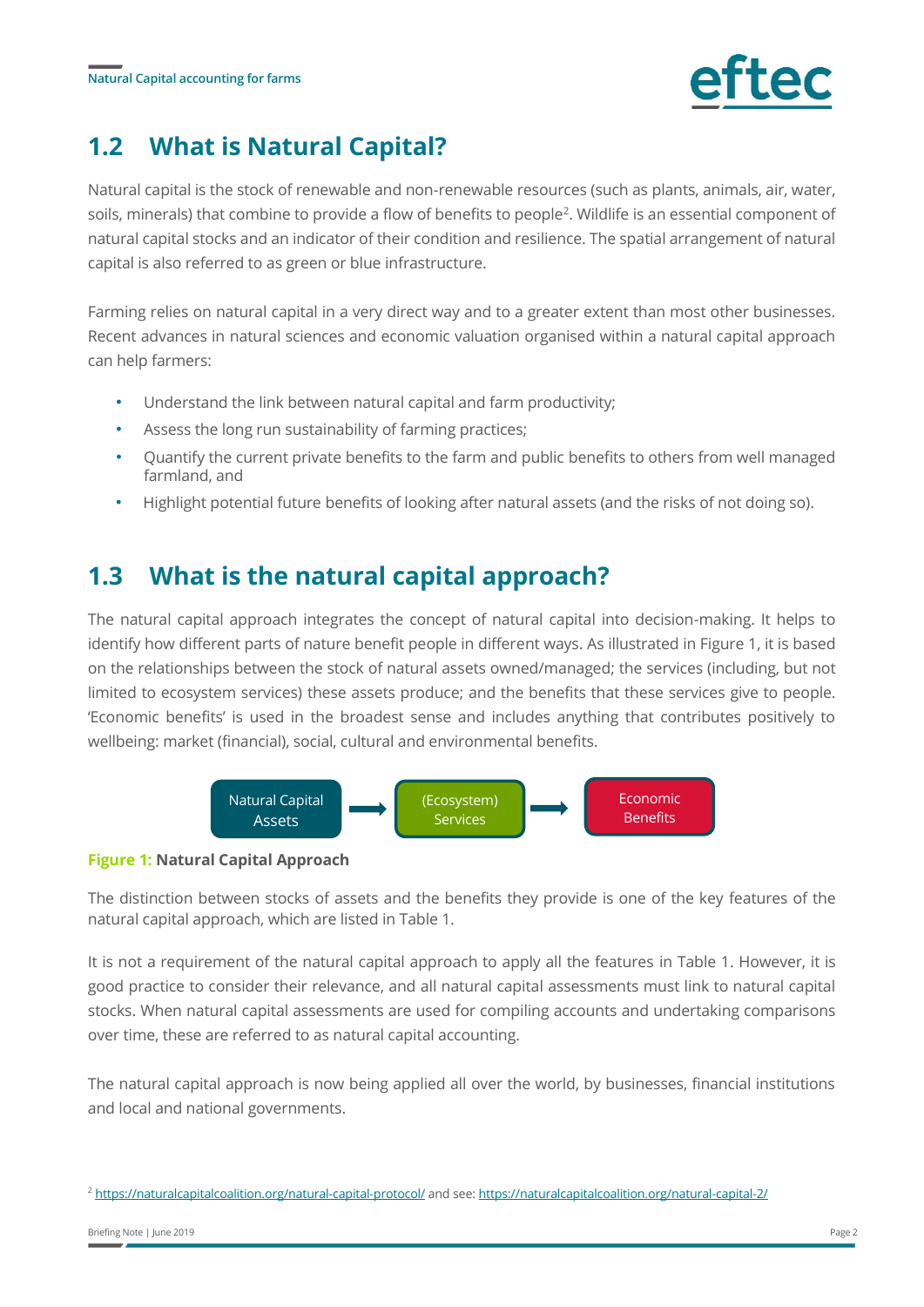

### **Table 1: Key features of a Natural Capital Approach<sup>3</sup>**

Focuses on (quality and quantity of the) **stocks** of natural capital assets, as well as **flows** of benefits

Incorporates both **biotic and abiotic** natural resources

Assesses how both stocks and flows are likely to change in the **future**

Considers both **dependencies** of an economic activity on natural capital and its **impacts** on natural capital

Uses **valuation**\* of impacts and dependencies

Makes the links between all of the above, to support **systems-based thinking**

\* Valuation is the process of estimating the relative importance, worth, or usefulness of natural capital to people (or to a business), in a particular context. Valuation involves qualitative, quantitative, or monetary approaches, or a combination of these.

### **1.4 What is natural capital accounting?**

Natural capital accounts organise the information relating to stocks of natural capital assets, and the benefits they provide in a systematic and transparent manner. Much like financial accounts, this facilitates the information being comparable across time for a given organisation or across organisations.

The Corporate Natural Capital Accounting framework developed by eftec and partners (2015) for the Natural Capital Committee creates a balance sheet for natural capital assets and is suitable for application to farming. Such accounts seek to answer the following questions:

- I. What assets do we have?
- II. What benefits do they produce?
- III. What are these benefits worth?
- IV. What does it cost to maintain the assets?
- V. How do costs compare to benefits over time?

Annex 1 describes these questions in greater detail. The answer to each question helps inform the next one. For example, understanding which natural capital assets there are (such as grazing or arable land, peat soils, public footpaths) helps identify what benefits they produce (such as meat or crops, carbon storage, recreation).

A key aim of the accounts is to ensure that they include the information that is material to the business and sustaining the flow of benefits. The process of compiling the accounts is a structured way of selecting the important elements to consider. Combining all this data within an account makes it easier to identify future changes in the extent and condition of the assets, and management practices and how these will affect benefits.

*<sup>3</sup> https://naturalcapitalcoalition.org/wp-content/uploads/2019/06/NCC-WhatIs-NaturalCapitalApproach-FINAL.pdf*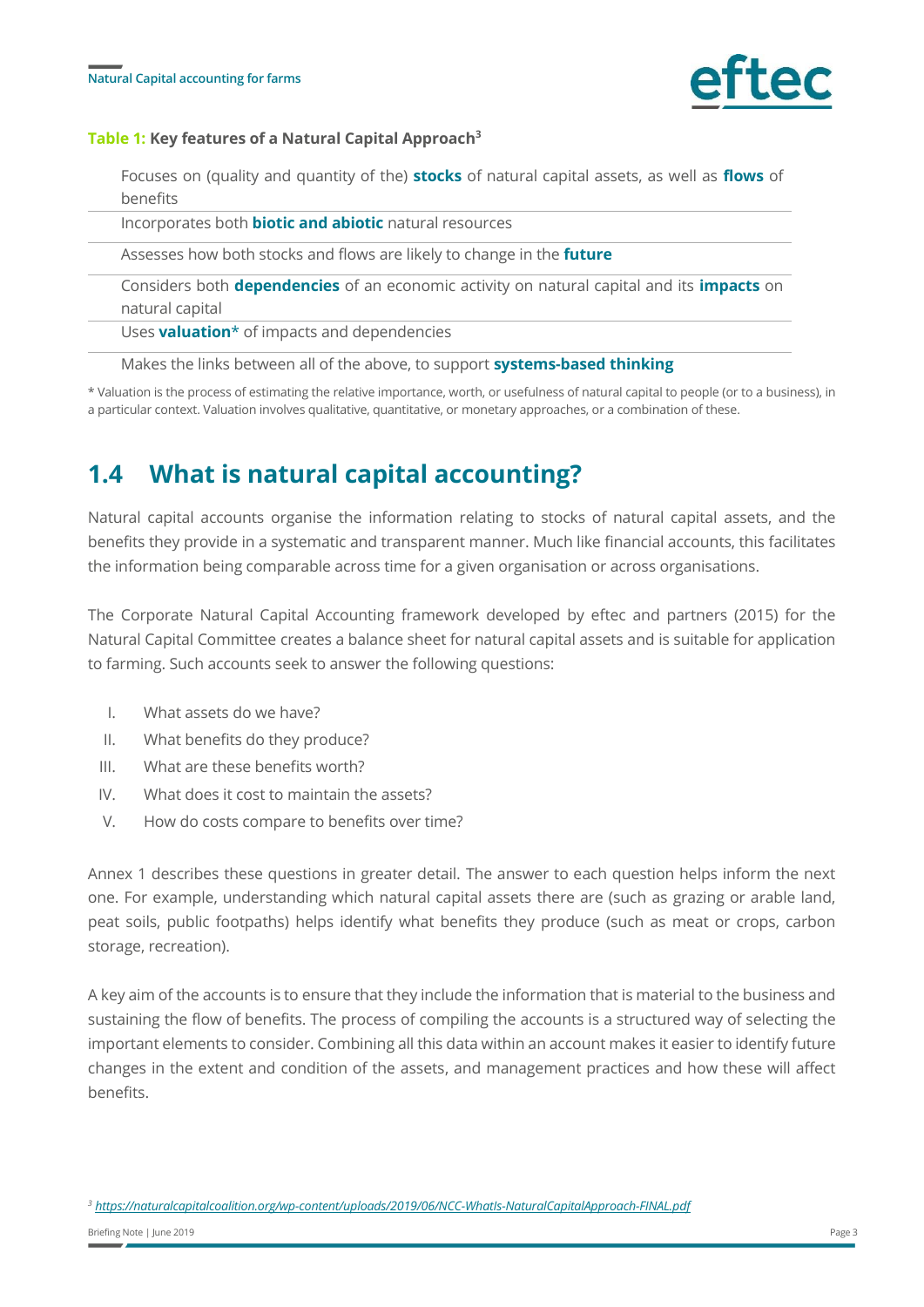

## **1.5 Natural capital accounting for farms**

The key natural capital asset that a farm should maintain is its soil, as healthy soil is important to both food production and to public goods such as wildlife, carbon storage and avoiding water pollution. Good management can address pressures such as erosion and compaction and restore soils. Natural capital accounts can reflect the implications of different soil management practices on private and public (external) benefits.

Table 2 shows the natural capital balance sheet format to present the value of the benefits provided by natural capital assets to the farm business (private benefits) and to the rest of the society (external benefits, many of which are public goods). It also shows costs of maintaining the assets and benefits. This format has developed through several tests of the original eftec et al (2015) framework.

The key benefits are food and timber products; water quantity and quality; climate regulation (emissions and sequestration) and wildlife (even if this is often impossible to express in monetary terms, other than the weak proxies of subsidies and other payments for wildlife management). There can be trade-offs between maximum farm production and maintaining public goods. Therefore, it is important that natural capital accounts cover both. Annex 2 illustrates the kind of data needed to complete Table 2. The roman heading numbers in Tables 2 and 3 relate to the steps of natural capital accounting listed in Section 1.4.

|                                                   | <b>Physical output (examples)</b>                                               | <b>Annual Value £</b>                  |                                         |                 |  |
|---------------------------------------------------|---------------------------------------------------------------------------------|----------------------------------------|-----------------------------------------|-----------------|--|
| <b>Il Benefits</b>                                |                                                                                 | <b>Private benefits</b><br>& costs (A) | <b>External benefits</b><br>& costs (B) | TOTAL $(A + B)$ |  |
| Food production                                   | Livestock<br>Arable/Other                                                       |                                        |                                         |                 |  |
| Timber                                            | Timber                                                                          |                                        |                                         |                 |  |
| Other financial<br>income from<br>natural capital | Accommodation (long term<br>leases & holiday)<br>Renewable Energy               |                                        |                                         |                 |  |
| Water quality /<br>quantity                       | Nitrate loading<br>Flood risk management                                        |                                        |                                         |                 |  |
| Climate<br>regulation                             | Livestock emissions<br>Emissions from operations<br>Sequestration into habitats |                                        |                                         |                 |  |
| Wildlife                                          | Pollinator strips<br>Species recorded                                           |                                        |                                         |                 |  |
| Recreation                                        | Public / Permissive footpaths                                                   |                                        |                                         |                 |  |
| Other cultural<br>benefits                        | <b>Historic features</b><br>Rare breeds<br>Protected landscapes                 |                                        |                                         |                 |  |
|                                                   | <b>III Total Value</b>                                                          |                                        |                                         |                 |  |
| <b>IV Maintenance</b><br>Costs                    | <b>Physical output (examples)</b>                                               |                                        |                                         |                 |  |
| Statutory & other<br>spending                     | Tillage, drainage; hedgerow<br>management                                       |                                        |                                         |                 |  |
| V Net Natural Capital (III - IV)                  |                                                                                 |                                        |                                         |                 |  |

#### **Table 2. Natural Balance Sheet for a Farm and examples of how it can be populated**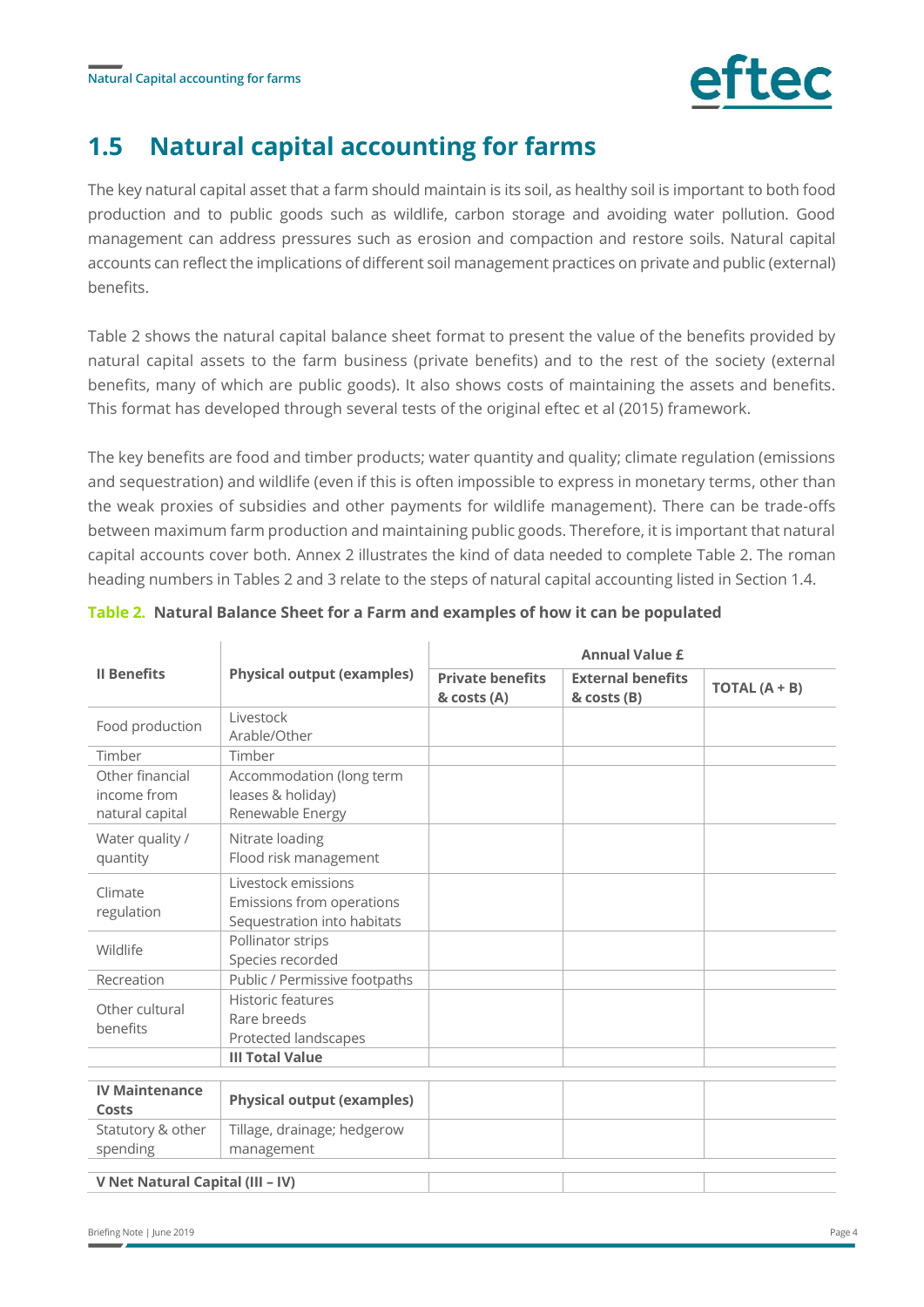

The scope of any balance sheet has to be clear (and the same for calculations of maintenance costs and benefits). The answer to the first accounting question ('What assets do we have?) is the main determinant of this scope. The answer can be organised in an asset register, as shown in Table 3.

**Table 3. Asset register and example indicators used to populate it**

| <b>LAssets</b>         | Land use types         | Extent | Condition                                                     |
|------------------------|------------------------|--------|---------------------------------------------------------------|
| List assets identified | Land uses and habitats | Area   | Quality indicators -<br>presence / absence of<br>species etc. |
|                        | Linear features        | Length |                                                               |

## **1.6 Social Benefits**

External values from natural capital include public goods like recreation and flood risk reduction which are closely linked to social outcomes (such as healthier more resilient communities). Benefits to wider society are sometimes referred to as social value. Social metrics that are linked to natural capital assets include:

- Maintenance of ways of living and landscape that have cultural and social value beyond the financial and environmental benefits;
- Public access including footpaths and school visits to farms;
- Using farm equipment for social purposes (e.g. clearing snow, flood relief), and
- Contribution to rural employment, which is also an economic indicator, directly and indirectly through:
	- o Farm employment;
	- o Suppliers and purchasers,
	- $\circ$  The leisure and tourism sector through maintaining landscapes and traditions, and through accommodation in farming communities where the quality of the environment attracts visitors who spend money with local businesses.

Just as natural capital (the stock) is distinct from environmental benefits, so there is a distinction between rural social capital (i.e. the strength and capacity of communities) and social benefits. In addition to these social metrics linked to natural capital, there are a wider range of other social benefits that farmers contribute to rural communities (e.g. hosting school visits, maintain traditions). However, these are beyond the scope of this briefing.

# **1.7 Using Natural Capital Accounts**

Accounts can support decision making in several ways:

- Keep a record of the state of natural capital assets and benefits at a given time;
- Track changes over time to reflect how the stocks of assets and flows of benefit change especially when data in accounts is updated annually as part of individual farm's annual business cycles and management activity (see Annex 2).
- Contribute to the understanding of what changes over time mean for farm management: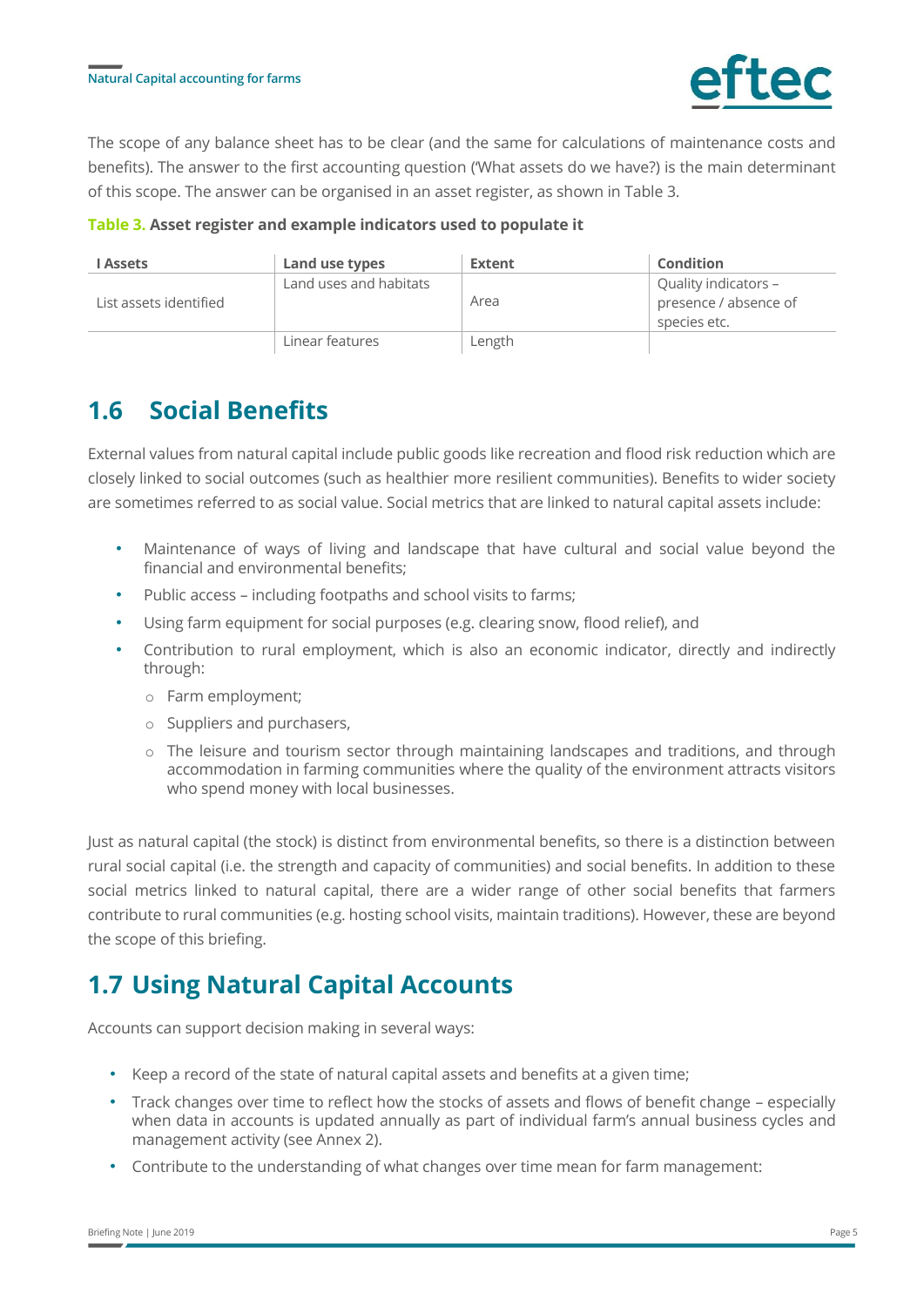

- o Farming practices: different types of farming; changing soil, crop or herd management; choices about which inputs (feed, pesticides, fertilizers) to buy, not buy or produce on farm;
- o Food and other markets: Prices for agricultural outputs may change. This is currently highly uncertain due to Brexit;
- o Environmental factors: climate change may mean the current agricultural systems will not be technically or economically feasible under certain conditions, and new land uses need to develop;
- Allow scenario analysis to compare current practice and potential scenarios that test how different ways of managing an asset change the type and quantity of benefits provided; or how different farms compare in terms of the private and public benefits they provide. The latter is illustrated in Annex 3.

### **1.8 Conclusion**

Farming is changing: to better recognise public benefits farmers already provide, there will be new opportunities for public payments, and new markets may emerge. Farmers who want to be ready for changes to land use subsidies need to understand the concepts of natural capital and public goods. They can provide evidence on the public goods their farm provides in a logical and consistent way, using natural capital accounting. Accounts can be started with existing farm data.

As well as producing food and fibre, farmers that can deliver public goods, and prove that they do, will have more control over the direction their business takes, and will be better prepared for policy changes.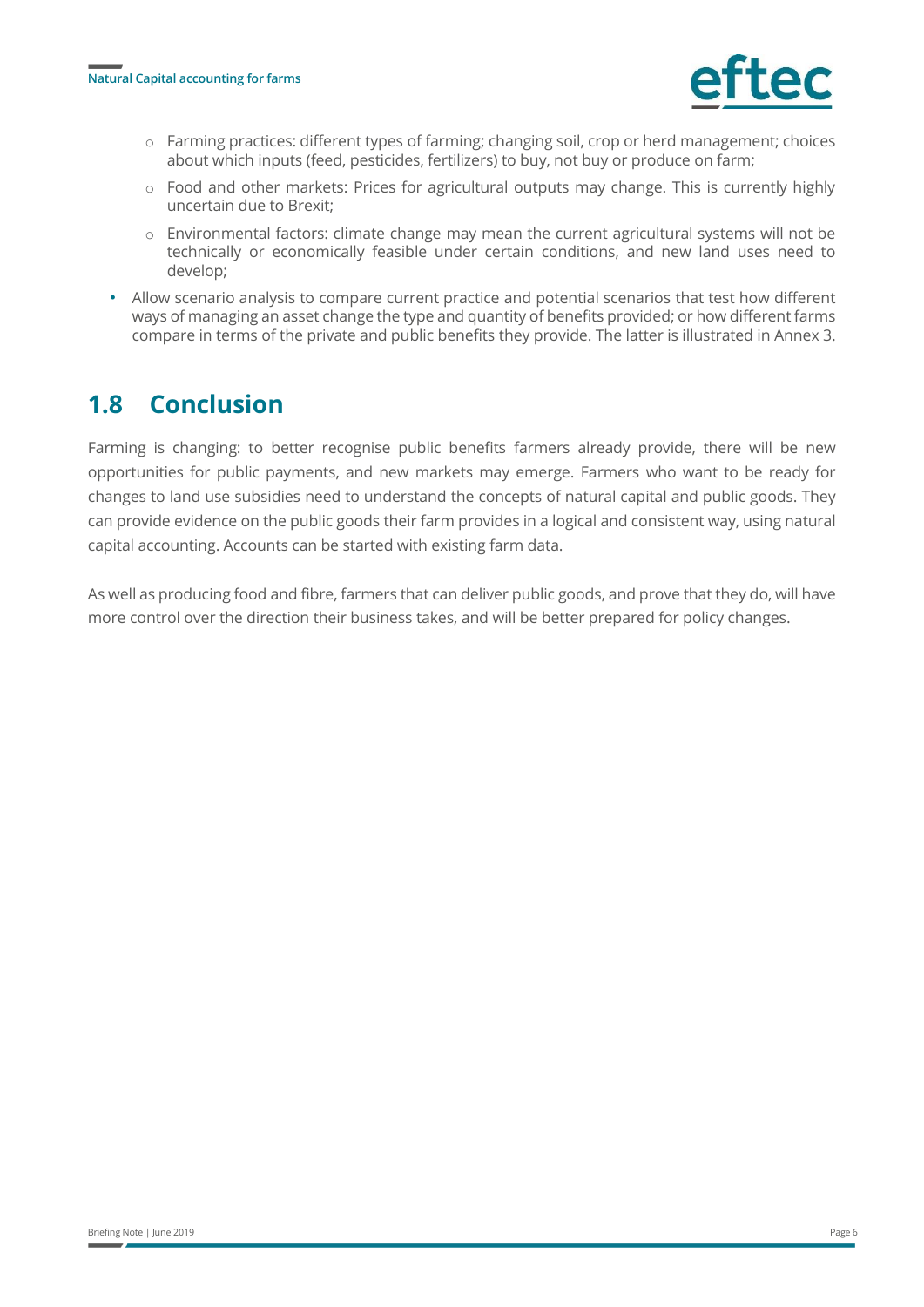

# **Annex 1: Natural capital accounting framework**

Table Error**[! No text of specified style in document.](#page-6-0)**.1 expands on the key questions natural capital accounts can answer. Each answer is an interesting output in its own right, as well as in combination.

<span id="page-6-0"></span>**Table** Error! No text of specified style in document.**.1: Stages of Natural Capital Accounting and Key Questions Answered**

|                | Answer these key questions            | to generate these natural capital accounting outputs                      |
|----------------|---------------------------------------|---------------------------------------------------------------------------|
|                | What natural capital assets are       | <b>Natural Capital Asset Register:</b>                                    |
|                | owned, managed, or depended on?       | Registry of all natural capital assets owned/ managed / dependent on      |
| $\mathcal{P}$  | What flows of benefits do the assets  | A statement of physical flows:                                            |
|                | produce?                              | Benefits, both for the farm and for wider society, in biophysical metrics |
| $\mathcal{L}$  | What is the value of the benefits and | <b>A Monetary flow statement:</b>                                         |
|                | to whom do they accrue?               | Benefits in monetary terms: data from markets (and financial accounts     |
|                |                                       | of the business) and the literature, and where monetary data lacks, in    |
|                |                                       | other indicators and qualitative narratives                               |
| $\overline{4}$ | What does it cost to maintain the     | A schedule of maintenance costs:                                          |
|                | natural capital assets?               | Relevant activities and their costs                                       |
| 5              | What's the net impact of the          | A natural capital balance sheet (Corporate Natural Capital                |
|                | business on natural capital?          | Account):                                                                 |
|                |                                       | Sum of natural capital benefits over time minus the cost of maintaining   |
|                |                                       | the natural capital assets in a condition that generates the benefits.    |

Natural capital account (balance sheet) organises information in the following tables:

- **Natural Capital Asset Register** which records the stock of natural capital assets in terms of their extent, condition and spatial configuration (e.g. size and status of designated sites). These indicators help determine the health of natural capital assets and their capacity to provide benefits.
- **Physical Flow Statement** which quantifies the benefits that the assets deliver in physical terms. The changes in the quantity / quality of the assets and their benefit provision over time are also considered. The provision can change due to maintenance activities or external factors outside the control of the organisation.
- **Monetary Flow Statement** which estimates the economic value of the benefits in monetary terms and discounts the projected future flow of these benefits to provide the present value (PV) for the assets. This uses data from actual markets and other (non-market) values.
- **Natural Capital Maintenance Cost Account** which details the costs of activities required to sustain the capacity of the natural capital assets to provide benefits over the long term, including management actions for the habitats identified in the asset register.
- **Natural Capital Balance Sheet** which compares the present value of the assets' benefits to the present value of the maintenance costs. The present value of an asset is the discounted sum of future benefit flows from it. The present value of maintenance costs is the discounted sum of future management costs. Where possible, costs and benefits over time should reflect expected future changes. A key question is whether spending is sufficient to maintain the assets in a healthy and productive state.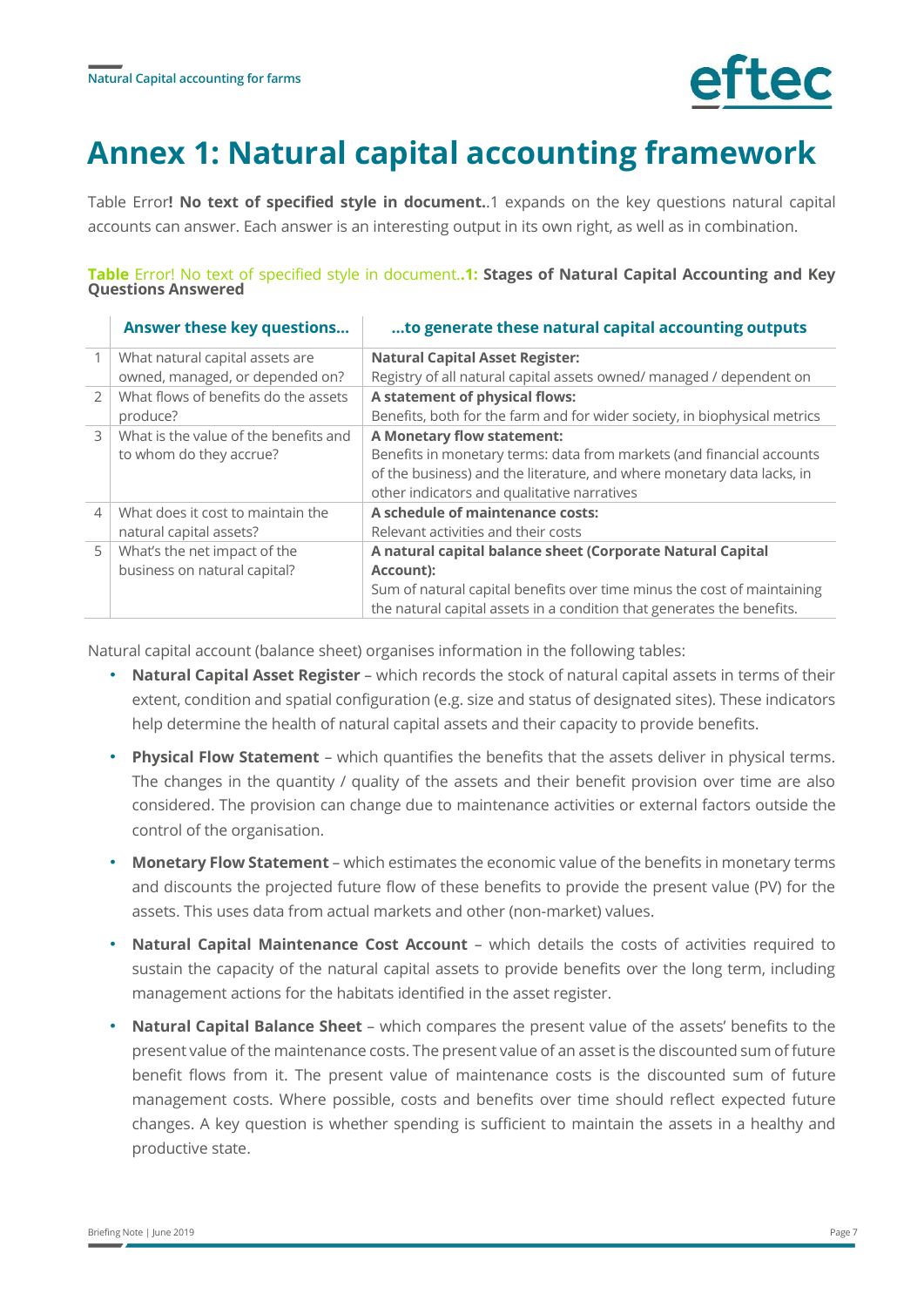

# **Annex 2: Data**

This annex lists the types of data that have been used to answer the five questions to populate a natural capital balance sheet. There are many external data sources that can be useful, but the starting point for any natural capital work, and to building an account, should be the information that a farmer already has.

Much of the data (such as yields, prices and management costs) can be updated annually. Some data may be harder to gather (for example arranging a volunteer to survey farmland birds), or more stable over time (for example, if condition of a habitat is maintained, carbon sequestration rates can be assumed not to change). This data can be updated less regularly (e.g. 3 or 5 years) or when changes occur.

#### **I. What natural capital assets do we have?**

- Types of land cover (grassland, arable, moorland, woodland, river/streams, ponds, wetlands)
	- o Areas under farming systems (e.g. livestock, arable)
	- o Length of linear features (e.g. hedgerows)
- Soil type and/or condition and land grades
- Areas and type of land under different management agreements (e.g. agri-environment) and with special features of the land (e.g. special or designated habitats, species or landscapes) and areas of public access (e.g. footpaths, common land)

Some key sources of data within Table A2 are:

- 1. Soils: farmers can self-assess soil quality (e.g. structure and earthworm populations) annually, and also test soil in fields (e.g. for PK, Ph, OM and soil depth) periodically – such as every 3 years. These data can be useful as part of whole farm plans and are in line with good soil management practice<sup>4</sup>.
- 2. Agri-environment payments: these are recorded as an external cost, as they are paid to farmers from taxpayers. However, they are also a reflection of the value of public goods the farm is providing. An agri-environment agreement usually requires certain management actions, the costs of those can be recorded as private costs to the farmer.
- 3. Accounting can make use of farm survey data: Surveys of wildlife (e.g. by a volunteer), or of the presence of special features (e.g. archaeological remains, ancient hedgerows or trees) can provide information about features on the farm that provide public goods. While estimating a monetary value for these may require knowledge about economic value literature, simply recording the presence of the features is a good first step to recognise the value they provide. Wildlife value can also be scored using the Defra biodiversity metric (Natural England, 2018) as well as proxied by agri-environment payments or values from the economic literature.

The practicality of obtaining this data may vary between farms, but data that should be easier to obtain (where relevant to a farm) is underlined.

*<sup>4</sup> For a simple guide, see: [https://archive.leafuk.org/eblock/services/resources.ashx/000/595/601/LEAF-Simply\\_Sustainable\\_Soils\\_2016.pdf](https://archive.leafuk.org/eblock/services/resources.ashx/000/595/601/LEAF-Simply_Sustainable_Soils_2016.pdf)*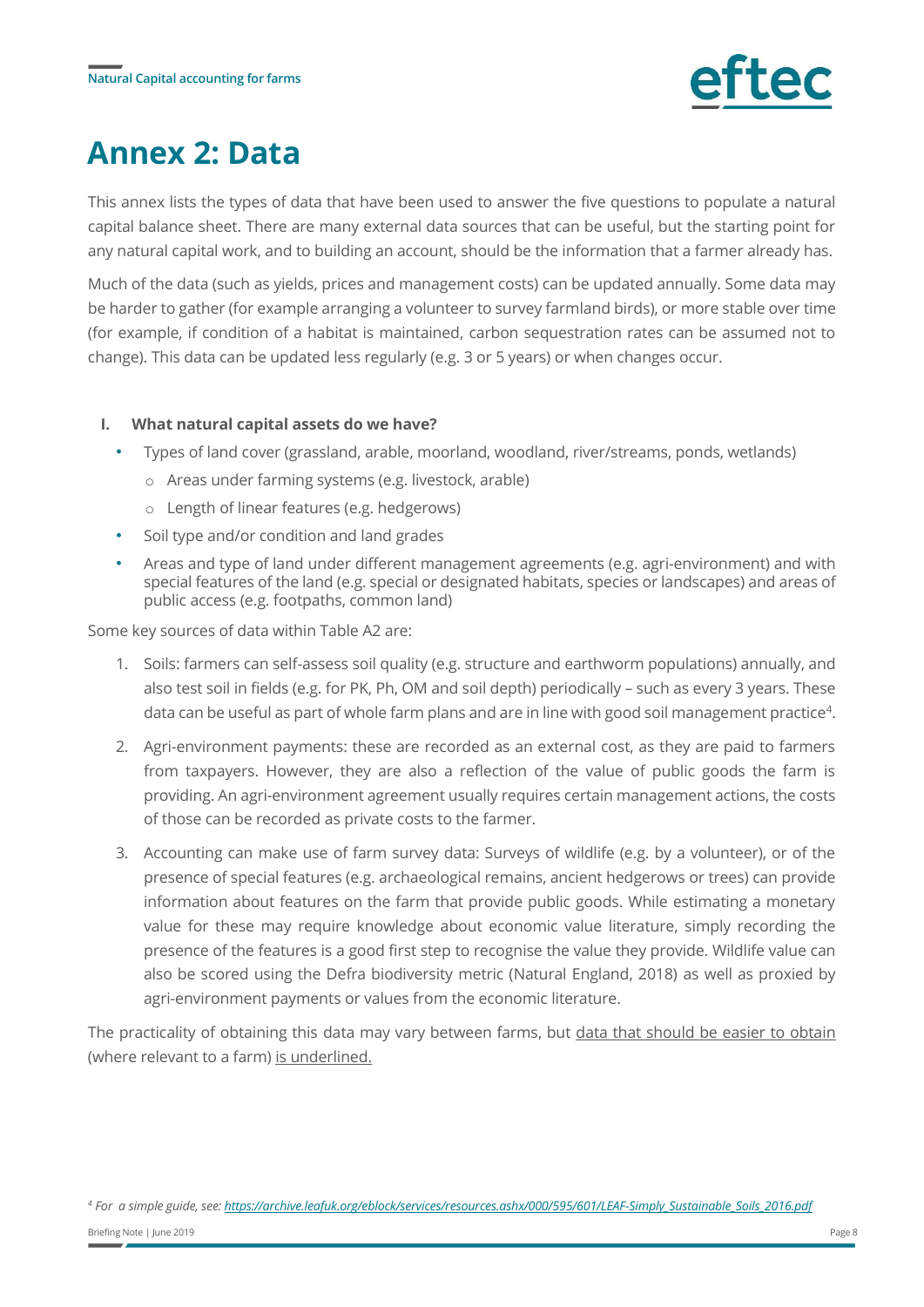

### **Table 2A. Data Sources for a Farm Natural Balance Sheet**

|                                | <b>Physical output</b><br>(examples)                                                                              | <b>Data Sources</b>                                         |                                                                                                                                  |  |  |
|--------------------------------|-------------------------------------------------------------------------------------------------------------------|-------------------------------------------------------------|----------------------------------------------------------------------------------------------------------------------------------|--|--|
| Ш.<br><b>Impacts</b>           |                                                                                                                   | <b>Private Benefits and</b><br>Costs                        | <b>External Benefits and Costs</b>                                                                                               |  |  |
| Food production                | Livestock<br>Arable/Other                                                                                         | Net margin on market<br>produce (e.g. wheat, milk,<br>meat) |                                                                                                                                  |  |  |
| Timber/Fibre                   | Timber                                                                                                            | Net margin on market<br>produce (e.g. timber, wool)         |                                                                                                                                  |  |  |
| Other financial<br>income from | Accommodation (long term,<br>tourism)                                                                             | Rents<br>Tourism income                                     |                                                                                                                                  |  |  |
| natural capital                | Renewable Energy                                                                                                  | Market price of energy                                      | Value of carbon emissions<br>saved (see climate)                                                                                 |  |  |
| Water quality /<br>quantity    | Nitrate loading<br>Flood risk management                                                                          |                                                             | Emissions of nutrients to soil,<br>water-can be hard to measure<br>and value<br>Value of flood risk damage<br>avoided downstream |  |  |
| Climate change                 | Livestock emissions<br>Emissions from farm<br>operations<br>Sequestration into habitats                           |                                                             | Emissions or sequestration of<br>carbon <sup>5</sup>                                                                             |  |  |
| Wildlife                       | Presence of wildlife species<br>(e.g. nesting birds) and<br>condition habitats (e.g.<br>hedgerows, wet grassland) |                                                             | Protected features (e.g. survey<br>data on breeding birds).                                                                      |  |  |
| Recreation                     | Public rights of way/<br>permissive footpaths                                                                     |                                                             | Numbers of visitors to the farm<br>(e.g. walkers)                                                                                |  |  |
| Other cultural<br>benefits     | Historic features<br>Rare breeds<br>Protected landscapes                                                          |                                                             | Designated features (values<br>from the literature or proxied<br>by payments received)                                           |  |  |

| <b>Maintenance</b><br>III.            | <b>Physical output</b>                                                                                                                                            |                                                        |                           |
|---------------------------------------|-------------------------------------------------------------------------------------------------------------------------------------------------------------------|--------------------------------------------------------|---------------------------|
| Costs                                 | (examples)                                                                                                                                                        |                                                        |                           |
| Soil management                       | Tillage, drainage                                                                                                                                                 | Cost of any soil<br>management actions Soil<br>testing |                           |
| Actions to reduce<br>emissions to air | Costs of actions (e.g. covered slurry stores)                                                                                                                     |                                                        |                           |
| Maintaining wildlife                  | Habitat management                                                                                                                                                | Costs of undertaking agri-<br>environment measures     | Agri-environment payments |
| Other                                 | Protecting natural capital                                                                                                                                        | Silt/runoff traps                                      |                           |
| environmental<br>management           | Any other actions to maintain features in Table 3 or<br>provide impacts listed in this table (e.g. Hedgerow<br>management, Costs of maintaining/ providing paths) |                                                        |                           |

An example of a balance sheet for an organic farm, which has a well-developed environmental monitoring system, is shown in Annex 3.

<sup>5</sup> [https://assets.publishing.service.gov.uk/government/uploads/system/uploads/attachment\\_data/file/48184/3136-guide-carbon](https://assets.publishing.service.gov.uk/government/uploads/system/uploads/attachment_data/file/48184/3136-guide-carbon-valuation-methodology.pdf)[valuation-methodology.pdf](https://assets.publishing.service.gov.uk/government/uploads/system/uploads/attachment_data/file/48184/3136-guide-carbon-valuation-methodology.pdf)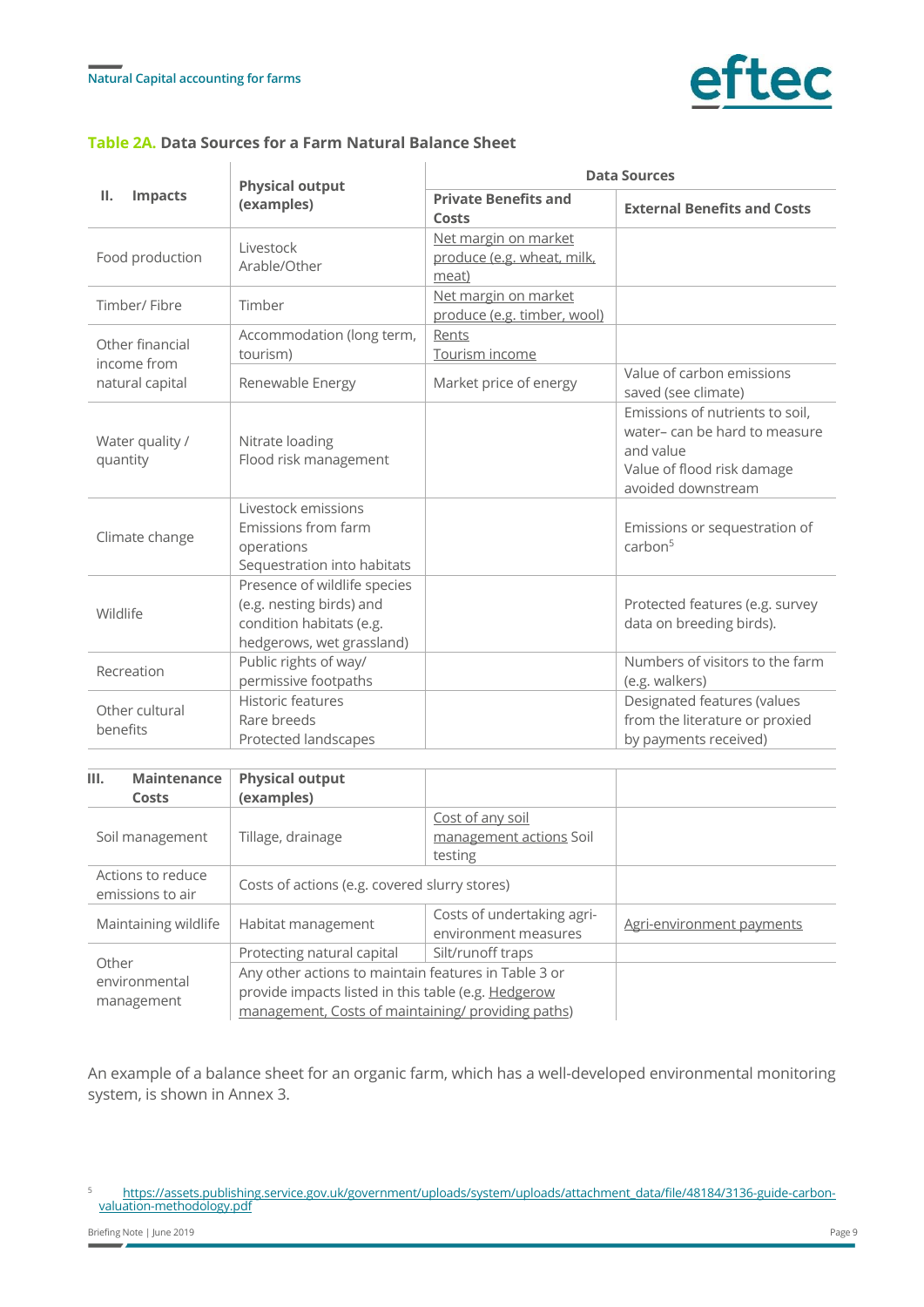

# **Annex 3: Example Balance Sheet**

#### **Natural Capital Balance Sheet for Cholderton Estate & comparison to a typical farm (£'m; present value over 50 years)**

|                                                                             | <b>Assumptions</b>                                                                                                          | <b>Cholderton</b>                             | <b>Typical Farm</b>                 | <b>Difference</b>          |
|-----------------------------------------------------------------------------|-----------------------------------------------------------------------------------------------------------------------------|-----------------------------------------------|-------------------------------------|----------------------------|
| Asset Values - benefits from natural capital (monetised)                    |                                                                                                                             |                                               |                                     |                            |
| Food                                                                        | Net income from farming (including the Basic Payment Scheme (Pillar I) but not<br>higher-level schemes, see wildlife below) | (1.3)                                         | 1.7                                 | (3.0)                      |
| Water                                                                       | Net income of Cholderton & District water co<br>(Typical farm increases costs of nitrate removal for C&D water co.)         | 0.2                                           | (0.1)                               | 0.3                        |
|                                                                             | Water treatment costs to Wessex Water                                                                                       | $\sim$                                        | (0.6)                               | 0.6                        |
| Greenhouse gas flow                                                         | Artificial fertiliser use                                                                                                   | $\sim$                                        | (1.8)                               | 1.8                        |
|                                                                             | Soil carbon sequestration                                                                                                   | 3.7                                           |                                     | 3.7                        |
|                                                                             | Livestock emissions                                                                                                         | (4.9)                                         | (8.0)                               | 3.1                        |
|                                                                             | <b>Tree Planting</b>                                                                                                        | 0.5                                           | $\overline{\phantom{a}}$            | 0.5                        |
| Wildlife/habitat                                                            | Higher Level Scheme (Pillar II) payments indicative of value                                                                | 3.0                                           | $\overline{\phantom{a}}$            | 3.0                        |
| <b>Total Gross Asset Value (monetised)</b>                                  |                                                                                                                             | 1.2                                           | (8.8)                               | 10.0                       |
| Costs of sowing leguminous seed and sainfoin<br>Natural capital maintenance |                                                                                                                             | (0.7)                                         |                                     | (0.7)                      |
| <b>Total Net Asset Value (monetised)</b>                                    |                                                                                                                             | 0.5                                           | (8.8)                               | 9.3                        |
|                                                                             | Asset Values - benefits from natural capital (non-monetised)                                                                |                                               |                                     |                            |
| <b>Biodiversity units</b>                                                   | Indicative use of the Defra Bio-diversity offsetting metric                                                                 | 18,000                                        | 4,000                               | 14,000                     |
| Qualitative wildlife metrics                                                | Insect species abundance*                                                                                                   | 18 bee species<br>40 butterflies<br>740 moths | Few species of<br>butterflies/bees. | Many times more<br>species |
|                                                                             | Wild birds                                                                                                                  | 137 species                                   | Low species<br>count (low tens)     | Many times more<br>species |
|                                                                             | Number of wild flowers in grasslands                                                                                        | $+100$                                        | Few                                 | Nearly 100 more            |
| Rare Breeds                                                                 | Conservation of Cleveland Bays and Hampshire Down sheep                                                                     | 2 rare breeds                                 | None                                | 2 rare breeds              |

**Note:** Brackets and red represent net costs or losses**.** Non-bracket and black represent benefits or net-gains. Asset values are net of production costs.

\*: There are 25 species of bumble bee in Britain, plus 224 solitary species and 1 honey bee [\(https://researchbriefings.parliament.uk/ResearchBriefing/Summary/CDP-2017-0226\)](https://researchbriefings.parliament.uk/ResearchBriefing/Summary/CDP-2017-0226) 18 at Cholderton are bumble bee species. There are 59 resident or migrant species in UK [\(http://www.ukbms.org/specieslist.aspx\)](http://www.ukbms.org/specieslist.aspx). There are around 2,500 moth species in UK (Butterfly conservation (2013) The State of Britain's Larger Moths [https://butterfly-conservation.org/files/1.state-of-britains-larger-moths-2013-report.pdf\).](https://butterfly-conservation.org/files/1.state-of-britains-larger-moths-2013-report.pdf) British bird species list as maintained by British Ornithologists Union (BOU) and currently stands at 574 species. Read more a[t https://ww2.rspb.org.uk/birds-and-wildlife/bird-and-wildlife-guides/ask-an-expert/previous/ukbirds.aspx#KclwFk5rIz7Oqzxd.99](https://ww2.rspb.org.uk/birds-and-wildlife/bird-and-wildlife-guides/ask-an-expert/previous/ukbirds.aspx#KclwFk5rIz7Oqzxd.99)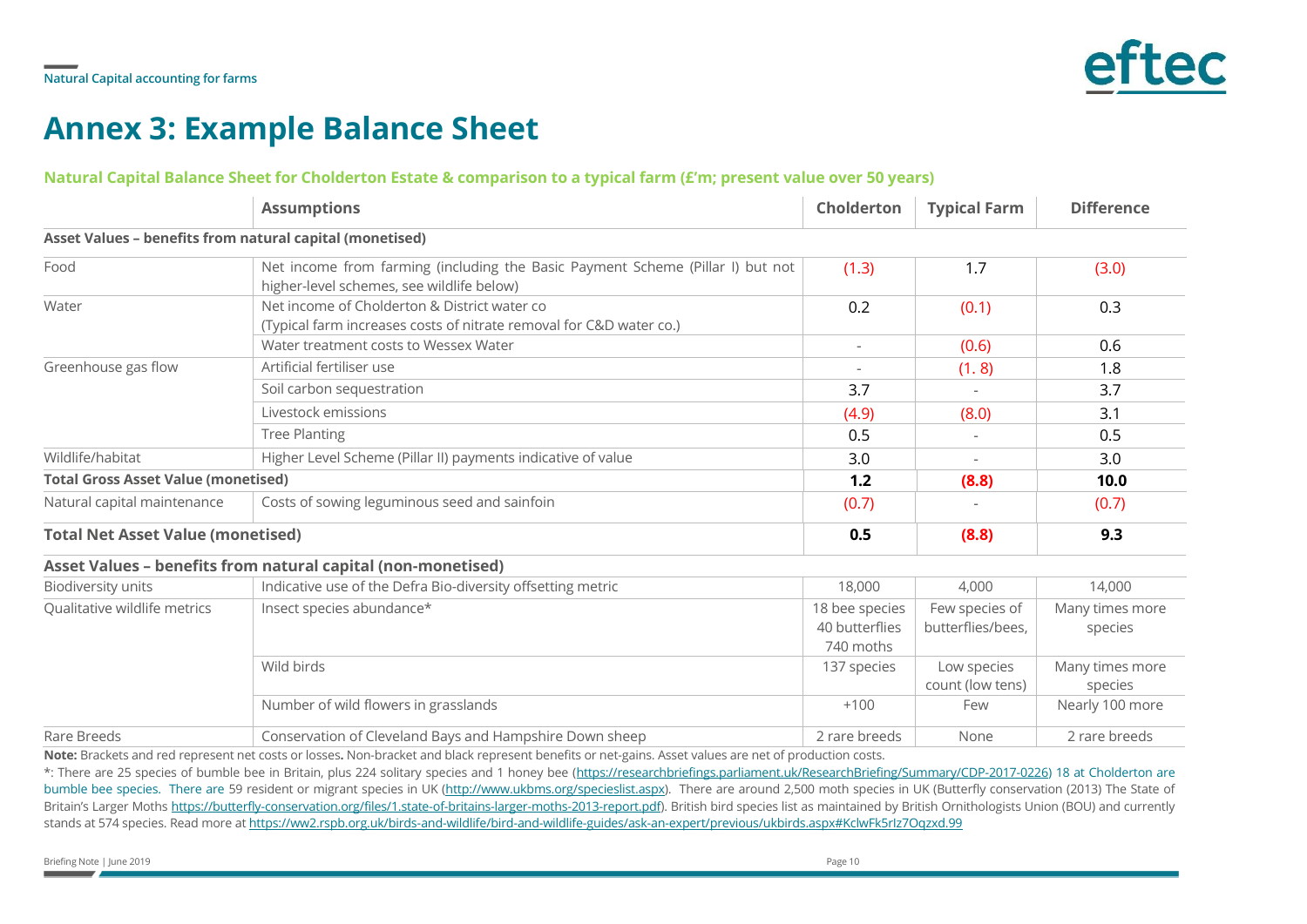

### Reading down the column for Cholderton Estate, **the natural capital bottom line for Cholderton is a benefit of £0.5 million in present value terms over 50 years**:

- The Estate makes a financial loss from food production despite CAP Pillar 1 payment (£1.3 million in present value terms over 50 years), but
- The public goods it provides are almost twice as valuable (including CAP Pillar 2 payment), leaving a positive asset value of £1.2 million over 50 years, and
- The natural capital liability of the Estate is £0.7 million over 50 years spent on specific activities that maintain soil quality and biodiversity. The cost of food production is taken into account when estimating the net value of the food production in the asset values.

We also compare the figures for Cholderton with 'a typical (intensive) farm'. For simplicity, a typical farm is defined as one which also has 1,000 hectares for dairy, but which uses artificial fertilisers, has higher stocking densities and does not invest in soil quality and biodiversity.

### **The natural capital bottom line for a typical farm is a loss of £8.8 million in present value terms over 50 years:**

- The typical farm makes financial profit from food production including CAP Pillar 1 payment (£1.7 million in present value terms over 50 years), but
- Its impacts on water quality and greenhouse gas emissions alone mean degradation of public good ('public bad' if you like) which results in a significantly higher cost of £8.8 million over 50 years; and
- We assume the typical farm makes no additional investment in maintaining natural capital assets.

The significantly lower greenhouse gas profile of Cholderton farming practice arises from avoiding inorganic fertiliser, lower stocking rates, and better soil management practices that improve carbon sequestration in soil. The avoidance of inorganic fertiliser has water quality benefits in terms of avoided nitrate removal costs. The Estate supports an outstanding range of wildflowers, grasses, insects and birds. The value of these has not been possible to express in monetary terms, but they are included in the balance sheet.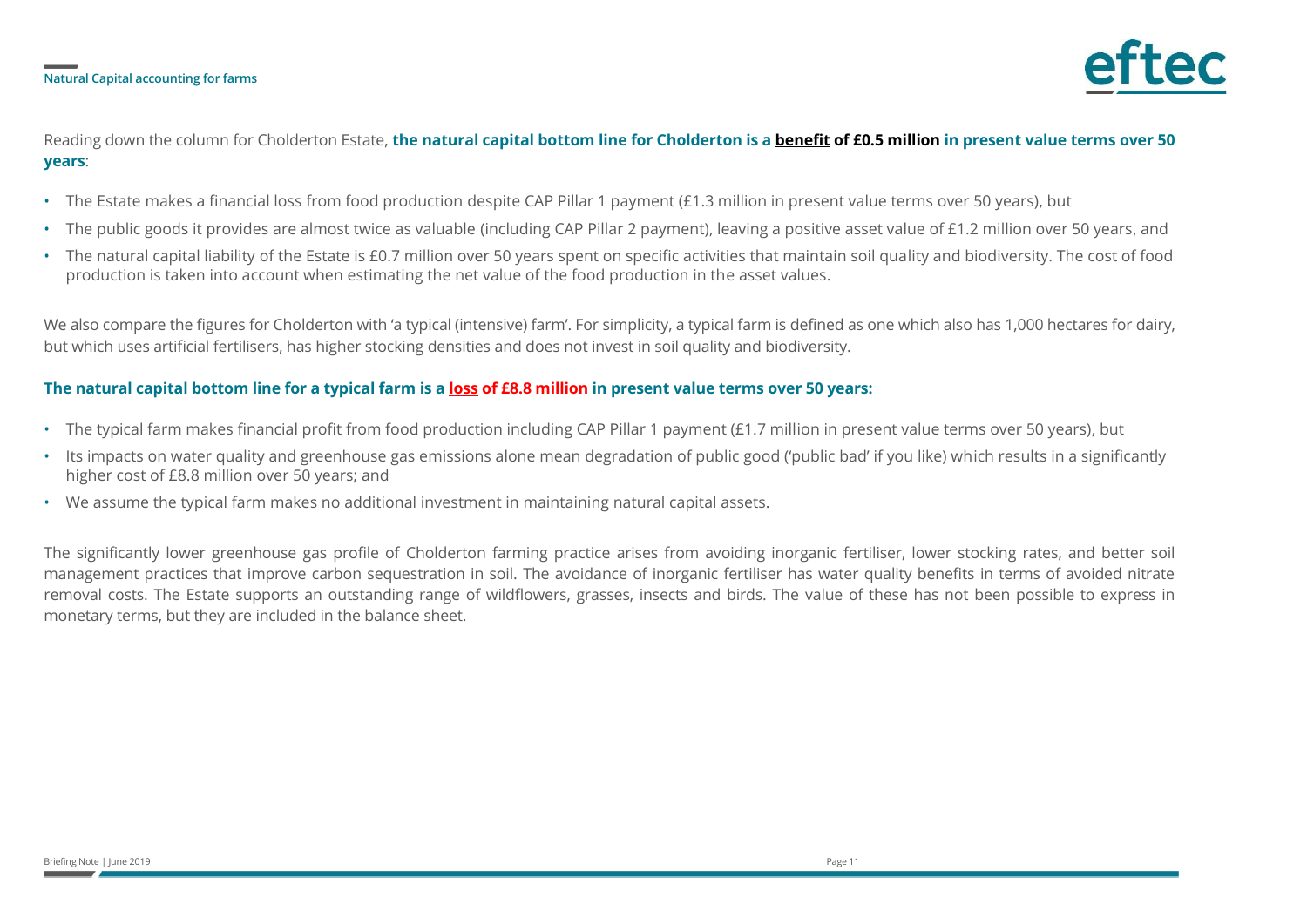

# **References and Further Reading**

### *Agriculture-specific*

Department for Environment, Food & Rural Affairs (Defra). (2018). Health and Harmony: the future for food, farming and the environment in a Green Brexit - policy statement. [online] Available from: [https://www.gov.uk/government/publications/the-future-for-food-farming-and-the-environment-policy](https://www.gov.uk/government/publications/the-future-for-food-farming-and-the-environment-policy-statement-2018/health-and-harmony-the-future-for-food-farming-and-the-environment-in-a-green-brexit-policy-statement)[statement-2018/health-and-harmony-the-future-for-food-farming-and-the-environment-in-a-green](https://www.gov.uk/government/publications/the-future-for-food-farming-and-the-environment-policy-statement-2018/health-and-harmony-the-future-for-food-farming-and-the-environment-in-a-green-brexit-policy-statement)[brexit-policy-statement](https://www.gov.uk/government/publications/the-future-for-food-farming-and-the-environment-policy-statement-2018/health-and-harmony-the-future-for-food-farming-and-the-environment-in-a-green-brexit-policy-statement)

Dominati, E., Patterson, M. and Mackay, A., (2010). A framework for classifying and quantifying the natural capital and ecosystem services of soils. *Ecological Economics*, *69*(9), pp.1858-1868.

FAO (2015). Natural Capital Impacts in Agriculture - Supporting better business decision-making. Rome: FAO. Available from[: http://www.fao.org/nr/sustainability/natural-capital](http://www.fao.org/nr/sustainability/natural-capital)

Farming UK (2018, January 2018). Counting the cost, value and benefits of natural capital in agriculture. *Farming UK*. Retrieved from: [https://www.farminguk.com/News/Counting-the-cost-value-and-benefits-of](https://www.farminguk.com/News/Counting-the-cost-value-and-benefits-of-natural-capital-in-agriculture_48345.html)[natural-capital-in-agriculture\\_48345.html](https://www.farminguk.com/News/Counting-the-cost-value-and-benefits-of-natural-capital-in-agriculture_48345.html)

Janes-Bassett, V. and Davies, J., (2018). Soil natural capital valuation in agri-food businesses. *Valuing Nature.* [online] Available from[: http://valuing-nature.net/sites/default/files/images/VNP08-](http://valuing-nature.net/sites/default/files/images/VNP08-NatCapSynthesisReport-SoilAgriFoodBus-A4-12pp-144dpiV2.pdf) [NatCapSynthesisReport-SoilAgriFoodBus-A4-12pp-144dpiV2.pdf](http://valuing-nature.net/sites/default/files/images/VNP08-NatCapSynthesisReport-SoilAgriFoodBus-A4-12pp-144dpiV2.pdf)

Mekonnen, M.M. and Hoekstra, A.Y. (2010). *The green, blue and grey water footprint of farm animals and animal products* (Vol. 1). Delft: UNESCO-IHE Institute for water Education. Available from: [https://waterfootprint.org/media/downloads/Report-48-WaterFootprint-AnimalProducts-Vol2\\_1.pdf](https://waterfootprint.org/media/downloads/Report-48-WaterFootprint-AnimalProducts-Vol2_1.pdf)

Padel, S., Rubenstein, O., Woolford, A., Egan, J., Leake, A., Levidov, L., Pearce, B. and Lampkin, N. (2018). Transitions to Agroecological Systems: Farmers' Experience. Available from: [https://www.nature.scot/sites/default/files/2018-04/Transitions%20to%20Agroecological%20Systems%20-](https://www.nature.scot/sites/default/files/2018-04/Transitions%20to%20Agroecological%20Systems%20-%20Farmers%20Experience%20-%20LUPG%20Report%20-%20March%202018.pdf) [%20Farmers%20Experience%20-%20LUPG%20Report%20-%20March%202018.pdf](https://www.nature.scot/sites/default/files/2018-04/Transitions%20to%20Agroecological%20Systems%20-%20Farmers%20Experience%20-%20LUPG%20Report%20-%20March%202018.pdf)

Scottish Wildlife Trust. (2017). Sustainable Agriculture June 2017. Scottish Wildlife Trust [online]. Available from:<https://scottishwildlifetrust.org.uk/wp-content/uploads/2016/09/Sustainable-Agriculture-policy.pdf>

### *General Environment and Natural Capital*

Burgess-Gamble, L., Ngai, R., Wilkinson, M., Nisbet, T., Pontee, N., Harvey, R., Kipling, K., Addy, S., Rose, S., Maslen, S. and Jay, H., 2017. Working with Natural Processes–Evidence Directory. *Environmental Agency, Report No. SC150005*. Available from:

[https://assets.publishing.service.gov.uk/government/uploads/system/uploads/attachment\\_data/file/6814](https://assets.publishing.service.gov.uk/government/uploads/system/uploads/attachment_data/file/681411/Working_with_natural_processes_evidence_directory.pdf) [11/Working\\_with\\_natural\\_processes\\_evidence\\_directory.pdf](https://assets.publishing.service.gov.uk/government/uploads/system/uploads/attachment_data/file/681411/Working_with_natural_processes_evidence_directory.pdf)

Department for Environment, Food & Rural Affairs (Defra). (2013). *Natural Capital Committee research: Corporate natural capital accounting*. [online]. Available from: [https://www.gov.uk/government/uploads/system/uploads/attachment\\_data/file/517025/ncc-research](https://www.gov.uk/government/uploads/system/uploads/attachment_data/file/517025/ncc-research-metrics-risks-supporting-evidence.pdf)[metrics-risks-supporting-evidence.pdf](https://www.gov.uk/government/uploads/system/uploads/attachment_data/file/517025/ncc-research-metrics-risks-supporting-evidence.pdf)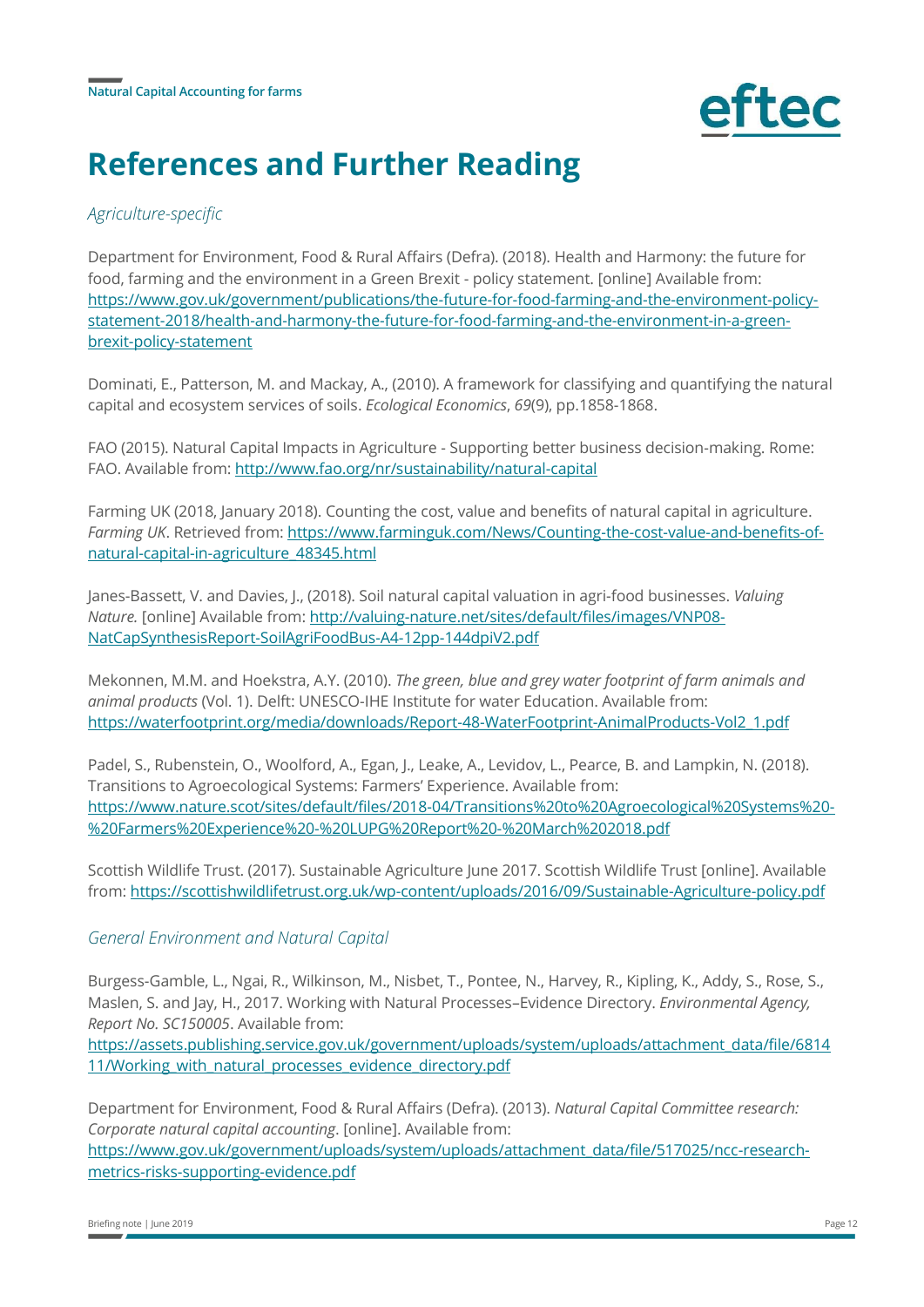

eftec, RSPB and PWC. (2015). *Developing Corporate Natural Capital Accounts*. [online]. Report for the Natural Capital Committee. Available from:

[https://www.gov.uk/government/uploads/system/uploads/attachment\\_data/file/516968/ncc-research](https://www.gov.uk/government/uploads/system/uploads/attachment_data/file/516968/ncc-research-cnca-final-report.pdf)[cnca-final-report.pdf](https://www.gov.uk/government/uploads/system/uploads/attachment_data/file/516968/ncc-research-cnca-final-report.pdf)

Graves et al (2015) The total costs of soil degradation in England and Wales, Ecological Economics, 199, 399-413.

[https://static1.squarespace.com/static/58cff61c414fb598d9e947ca/t/5ab3aa5970a6ad9909c3f234/15217](https://static1.squarespace.com/static/58cff61c414fb598d9e947ca/t/5ab3aa5970a6ad9909c3f234/1521723997571/Graves+et+al+-+Ecological+Economics+2014.pdf) [23997571/Graves+et+al+-+Ecological+Economics+2014.pdf](https://static1.squarespace.com/static/58cff61c414fb598d9e947ca/t/5ab3aa5970a6ad9909c3f234/1521723997571/Graves+et+al+-+Ecological+Economics+2014.pdf)

Met Office. (2018). UKCP18 Headline Findings. [online]. Available from: <https://www.metoffice.gov.uk/research/collaboration/ukcp/key-results>

Natural Capital Committee (NCC). (2017). *How to do it: A Natural Capital Workbook Version 1*. [online]. Available from:

[https://www.gov.uk/government/uploads/system/uploads/attachment\\_data/file/608852/ncc-natural](https://www.gov.uk/government/uploads/system/uploads/attachment_data/file/608852/ncc-natural-capital-workbook.pdf)[capital-workbook.pdf](https://www.gov.uk/government/uploads/system/uploads/attachment_data/file/608852/ncc-natural-capital-workbook.pdf)

Natural England. (2012). *Carbon storage by habitat: Review of the evidence of the impacts of management decisions and condition of carbon stores and sources*. [online]. Available from: <http://publications.naturalengland.org.uk/publication/1412347>

Natural England (2018). *Updating the Defra Biodiversity Metric*. [online]. Available from: <http://publications.naturalengland.org.uk/publication/6020204538888192>

ORVal tool: Day, B. H., and G. Smith. (2018). *Outdoor Recreation Valuation (ORVal) User Guide: Version 2.0*. Land, Environment, Economics and Policy (LEEP) Institute, Business School, University of Exeter.

Ozdemiroglu, O. and Hails, R. (2016). Demystifying Economic Valuation: Valuing Nature Paper. Valuing Nature Programme. [online]. Available from: [http://valuing-nature.net/demystifying-economic-valuation](http://valuing-nature.net/demystifying-economic-valuation-paper)[paper](http://valuing-nature.net/demystifying-economic-valuation-paper)